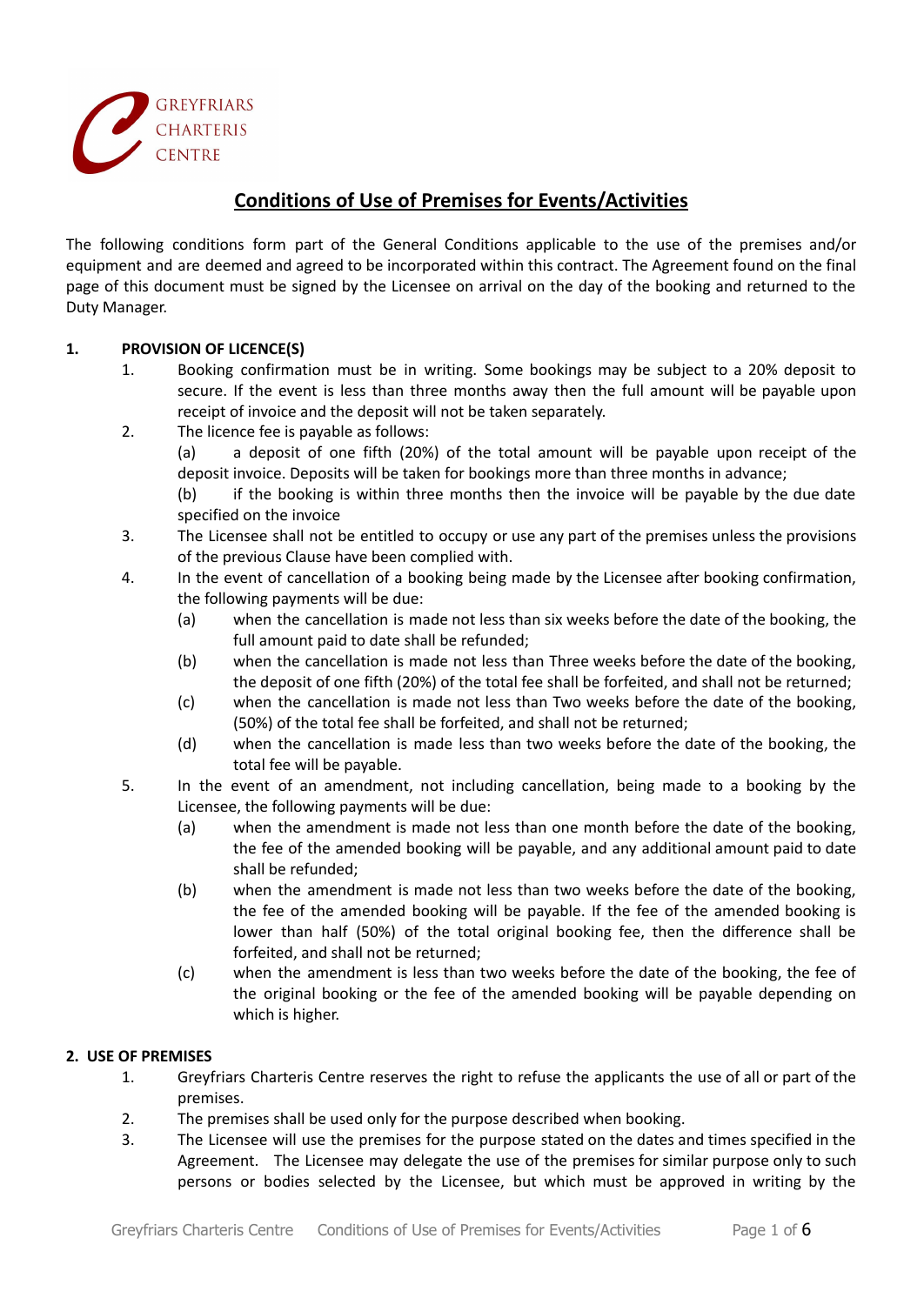Manager of the Greyfriars Charteris Centre. In such cases the Licensee will remain fully responsible for the actions of such persons or bodies.

4. In the event of any activity/event continuing beyond the closing time specified in the Agreement, the Licensee will be liable to pay a surcharge for each half hour or part thereof during which the said activity continues, as specified in the current scale of charges.

# **3. OBSERVANCE OF LEGAL REQUIREMENTS**

- 1. If an activity is objected to as contrary to the law of any licensing or other regulations, the Greyfriars Charteris Centre may forthwith terminate the Agreement and the Licensee will make no claim in respect of such termination.
- 2. The preservation of proper order both within and without the premises shall in all cases be the responsibility of the Licensee. All gangway, approaches, staircases and passages within the building shall be kept free from obstruction and no seats shall be permitted in them, and no person may stand or sit there.
- 3. If a Licensee or any of their guests sets off the fire alarm in the event that there is no fire, Greyfriars Charteris Centre may make the Licensee liable for any fines or fees that result from the improper use of the alarm.

#### **4. USE OF FACILITIES**

- 1. Use of rooms within the premises: Binks Hall, St Ninians Hall, Baillie Room, Cowan Room, Sanctuary, Social Enterprise Hub. Kitchen spaces may be available for use as part of the bookings but usage must be requested at the time of booking.
- 2. The Greyfriars Charteris Centre will be responsible for opening and closing the premises. The Greyfriars Charteris Centre vests in the Duty Manager the right to make specific decisions on behalf of the Greyfriars Charteris Centre which may be required. The Licensee agrees to comply with their decision. The Greyfriars Charteris Centre shall reserve the right to provide a front of house manager and such stewards as the Centre Manager may deem necessary, at the expense of the Licensee. The Licensee may provide his own stewards only with the previous consent of the Greyfriars Charteris Centre.
- 3. This Agreement does not constitute a tenancy and does not confer on the Licensee the right to exclude the Greyfriars Charteris Centre's Manager or their representatives from entering the premises at any time.
- 4. Unless otherwise agreed in writing, Greyfriars Charteris Centre is not responsible for ensuring that the room is set up prior to the start of the booking time. Room set up can be guaranteed by paying the appropriate fee specified in our schedule of charges subject to availability of the space in the diary.

#### **5. GENERAL**

- 1. The number of persons attending any activity shall be restricted to the licensed capacity of the hall and tickets shall not be issued in excess thereof.
- 2. The Licensee shall be responsible for any damage caused by or arising out of their occupancy of the premises to the fabric of the building or property or furniture contained therein and the Management reserve the right to make good the damage at the Licensee's expense. The Licensee agrees to keep the premises clean and tidy and to leave them in such a condition at the end of the period of lease. For larger events a deposit of £200 may be requested to be held against any damages and/or excessive cleaning.
- 3. No erection, sign or notice or the like shall be erected or displayed in or outside the premises without the approval of the Centre Manager.
- 4. No petrol, candles, oil or other substance of an inflammable or explosive nature shall be allowed within the premises.
- 5. The Greyfriars Charteris Centre reserves the right to cancel any licence without notice and without liability, legal or otherwise, to the Licensee or any person affected thereby in the event of war, riot, state of emergency, civil commotion or where any member of the public is at risk (or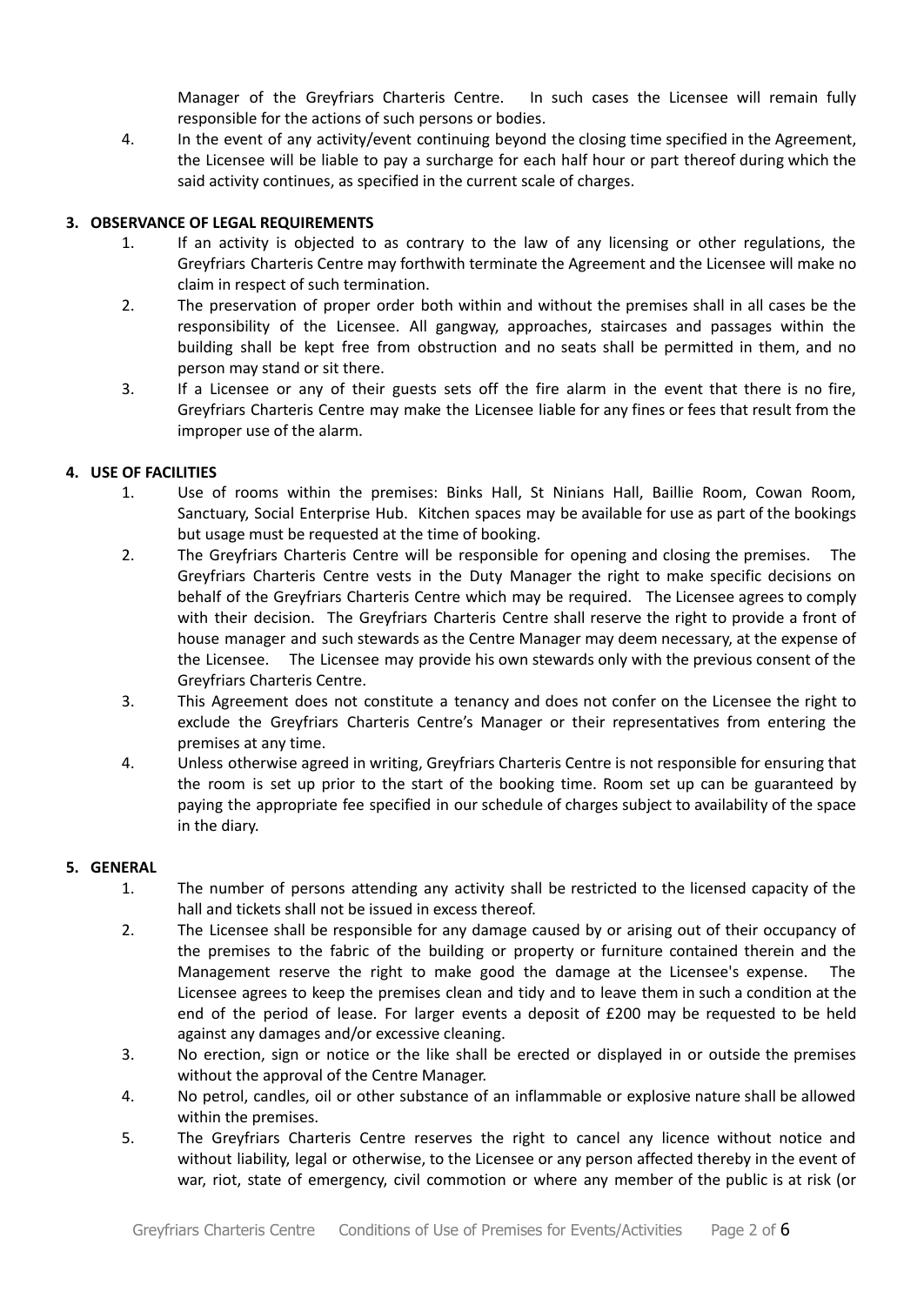thought to be at risk), strike (whether official or not), Act of God, failure of electricity or gas or other power supply however caused or for any other reason whatsoever outwith the control of the Greyfriars Charteris Centre. In the event of such cancellation, any monies deposited with the Greyfriars Charteris Centre by the Licensee in regard to any licence so cancelled shall be refunded in full to the Licensee.

- 6. The Greyfriars Charteris Centre's entire liability and the sole remedy of the Greyfriars Charteris Centre or any staff member of the Greyfriars Charteris Centre for any act or default of the Greyfriars Charteris Centre under this Agreement howsoever and to whomsoever caused or occasioned (whether in contract or negligence) shall be limited (subject to Clause 23) to damages not exceeding the amount of the licence fee due under this Agreement provided that:
	- (a) the Licensee shall on any such occasion giving rise to cause of complaint or expectation of any claim first give the Greyfriars Charteris Centre written notice thereof and allow the Greyfriars Charteris Centre every reasonable opportunity to correct such default or complaint and
	- (b) any number of claims whether successive or concurrent which together result in or contribute to substantially the same loss or damage shall be treated as one claim.
- 7. Any claims brought against the Greyfriars Charteris Centre under this Agreement shall be limited to the direct loss of the party injured or suffering damage and in no event shall the Greyfriars Charteris Centre be liable for any consequential or economic loss or damage or for any loss of profit or opportunity to the Licensee or any third party.
- 8. Notwithstanding the foregoing provisions nothing herein contained shall limit the liability of the Greyfriars Charteris Centre for the death or physical injury of any person caused by the negligence of the Greyfriars Charteris Centre or those for whom it is legally responsible.
- 9. The Licensee's sole remedy against the Greyfriars Charteris Centre for failure to perform its obligations hereunder shall be as expressly provided in this Agreement and the Greyfriars Charteris Centre shall have no other obligation, duty or liability whatsoever in contract, negligence or otherwise to the Licensee.

#### **6. OTHER FITTINGS OR EQUIPMENT**

- 1. No extra fittings, stage curtains, props or decorations shall be erected or brought into any part of the premises without the prior approval of the Centre Manager. Before approval will be given, the Licensee must guarantee that all material has been rendered fireproof and complies to relevant regulation. Documentation will be required to support such provision.
- 2. No alteration or addition to the existing lighting arrangements shall be carried out, no additional power sockets installed, or use made of existing power sockets, and no public-address system, record player, tape recorder, cinematographic or similar equipment used without prior consent of the Centre Manager. The Licensee may not make any structural alterations to the premises or in any way alter or interfere with the electrical installations or water supplies. Details of any additional apparatus or appliances which the Licensee may wish to introduce must be submitted to the Greyfriars Charteris Centre for approval as soon as possible and in any case not less than fourteen days before the activity. Nothing may be affixed to any wall, door or any other part of the premises and any informative or directional signs must be free-standing. This permission may only be altered or waived with the consent of the Centre Manager.
- 3. All fittings, equipment, etc erected or brought into the premises by the Licensee shall be removed immediately on the completion of the period of licence unless prior agreement is made in writing with the Centre Manager. In the event of the Licensee failing to clear the premises to the satisfaction of the Greyfriars Charteris Centre this shall be done by the Greyfriars Charteris Centre at the expense of the Licensee.
- 4. The Greyfriars Charteris Centre shall not be liable for any loss or damage to property or goods used or exhibited in the premises or left by the Licensee or persons attending the activity.

#### **7. WASTE AND RECYCLING**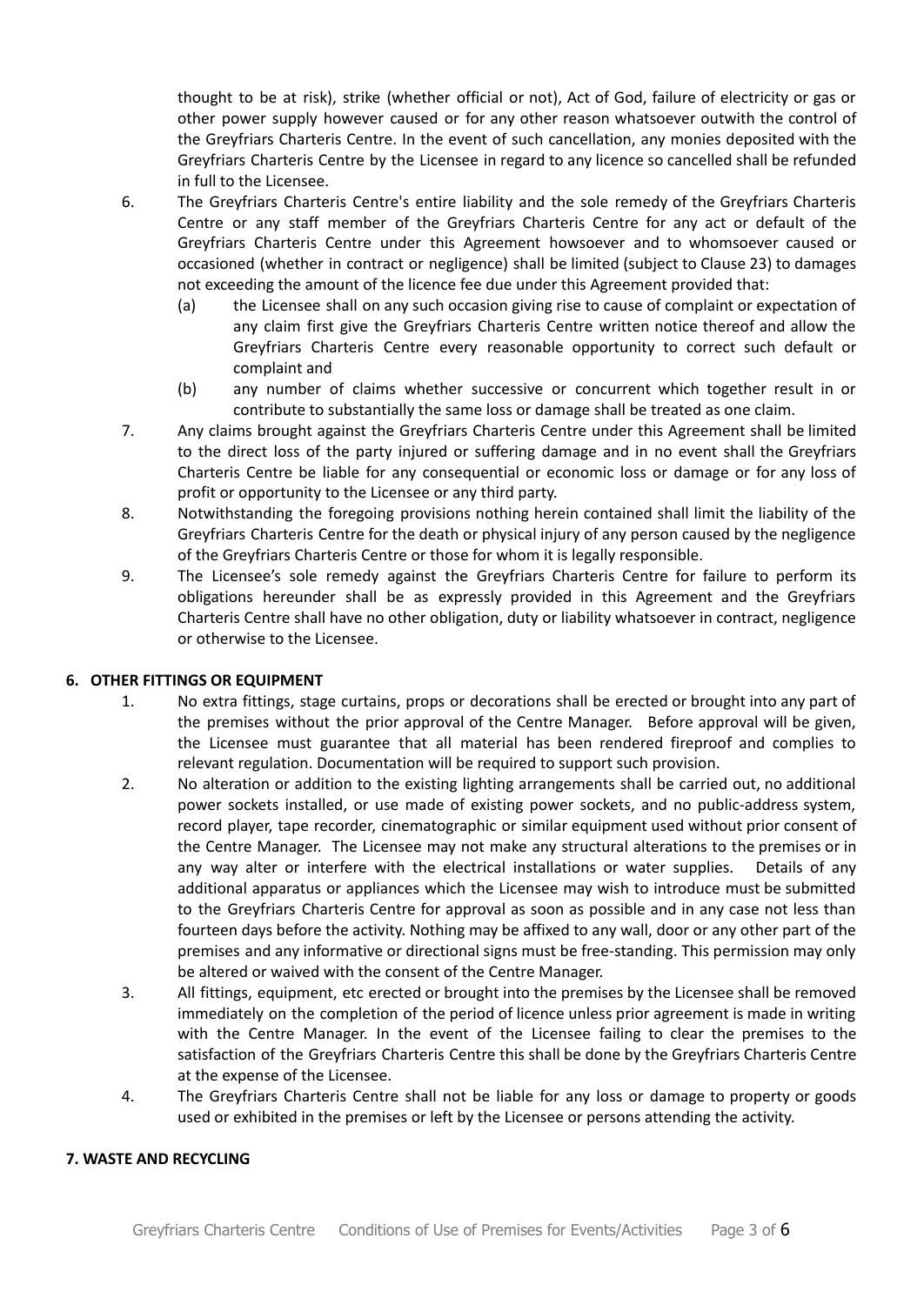- 1. The Licensee shall recycle appropriate items in the recycling containers provided by the Greyfriars Charteris Centre; the licensee shall not contaminate the recycling collections with inappropriate items such as, but not limited to, those items identified as inappropriate with the signage provided around the recycling containers.
- 2. The Licensee is responsible for removing general waste produced from non-recyclable items brought onto the premises by the licensee that exceed a reasonable level defined herein as 2 Black 75 litre Bags.
- 3. The Licensee will be liable for any additional charges incurred by the Greyfriars Charteris Centre regarding the collection of waste and recycling should the Licensee fail to comply with terms 7.1 and 7.2

# **8. LIMITATIONS OF USE**

- 1. No smoking is permitted in any part of the building. This includes the use of e-cigarettes.
- 2. The Licensee shall not bring or allow to be brought into the premises any food, liquor, or other refreshment except with the prior permission in writing of the Centre Manager.
- 3. The consumption of alcohol is permitted, subject to safe and moderate consumption. This is permitted for BYOB or free distribution only. The holder of the booking licence agreement remains responsible for the conduct of their activity participants throughout.
- 4. Anyone wishing to run a bar or to charge for alcohol as part of their event must apply for an occasional licence from the City of Edinburgh Council and operate strictly to the conditions prescribed therein. Greyfriars Charteris Centre must have a copy of the licence in advance of the activity taking place.
- 5. The Management reserves the right to refuse a booking or terminate it on the grounds of perceived or actual alcohol misuse within the premises.
- 6. No broadcasting, recording, photography or filming of any kind whatsoever may take place during, or proceeding, any performance without the prior written permission of the Centre Manager.
- 7. No goods of any kind whatsoever may be sold within the building, and no collection may be taken, without the prior written permission of the Centre Manager.

# **9. OUTSIDE THE BUILDING**

- 1. Initial access to the premises will be via the Main entrance on The Pleasance, reporting to reception on arrival. This is the main entrance to the premises and we expect all centre users to make use of it. Access may be given, in exceptional circumstances, via an alternative entrance point.
- 2. There is no provision for parking at Greyfriars Charteris Centre. Unloading can be carried out from The Pleasance or Brown Street. Any vehicles left in public unloading areas during restricted times remain the responsibility of the Licensee including any fines accrued during the licence period.

#### **10. INSURANCE**

- 1. The Licensee agrees:
	- (a) to insure adequately against fire and other risks, all property for which the Licensee is responsible and which it brings into the venue.
	- (b) to insure adequately its liability both statutory and at common law in respect of its employees and volunteers.
	- (c) to insure adequately third party risks.
	- (d) to indemnify the Greyfriars Charteris Centre and its agents against all claims connected with or arising from any injury or accident to the Licensee and all persons in the employment of or contracted to the Licensee or their effects or the effects of the Licensee or property for which such persons or the Licensee are/is responsible.
	- (e) if requested, to produce to the Greyfriars Charteris Centre on reasonable notice, proof that the above insurances are in force.
- 2. The Greyfriars Charteris Centre agrees: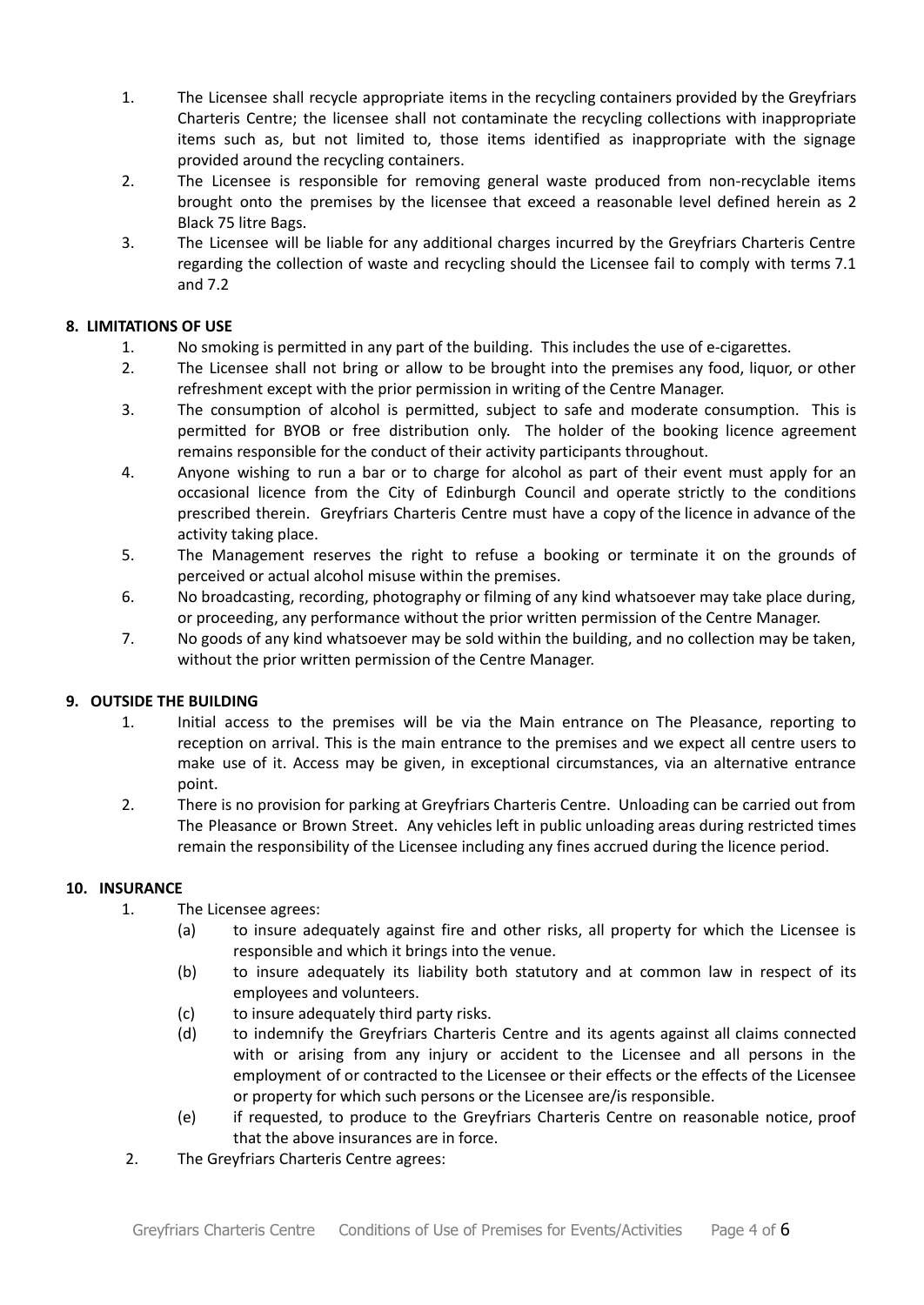- (a) to insure adequately against fire and other risks, the venue and all property therein which belongs to the Greyfriars Charteris Centre.
- (b) to insure adequately against public liability and employers' liability, both under statute and at common law.
- (c) to indemnify the Licensee against all claims connected with or arising from any injury or accident to persons in the employment of, or contracted to the Greyfriars Charteris Centre, or their effects, or the effects of the Greyfriars Charteris Centre, or property for which such persons, or the Greyfriars Charteris Centre is responsible.
- (d) if requested, to produce to the Licensee, on reasonable notice, proof that the above insurances are in force.
- 3. The Greyfriars Charteris Centre will be responsible for rates applicable to the premises.

4. In cases of dispute, this agreement will be interpreted in accordance with the Laws of Scotland. *Update: June 2022*

# 138/140 The Pleasance, Edinburgh EH8 9RR

#### 0131 662 6850 info@charteriscentre.comcharteris@greyfriarskirk.com www.CharterisCentre.com

Greyfriars Charteris Centre is a Scottish Charitable Incorporated Organisation SC047573 and is part of the mission outreach of Greyfriars Kirk